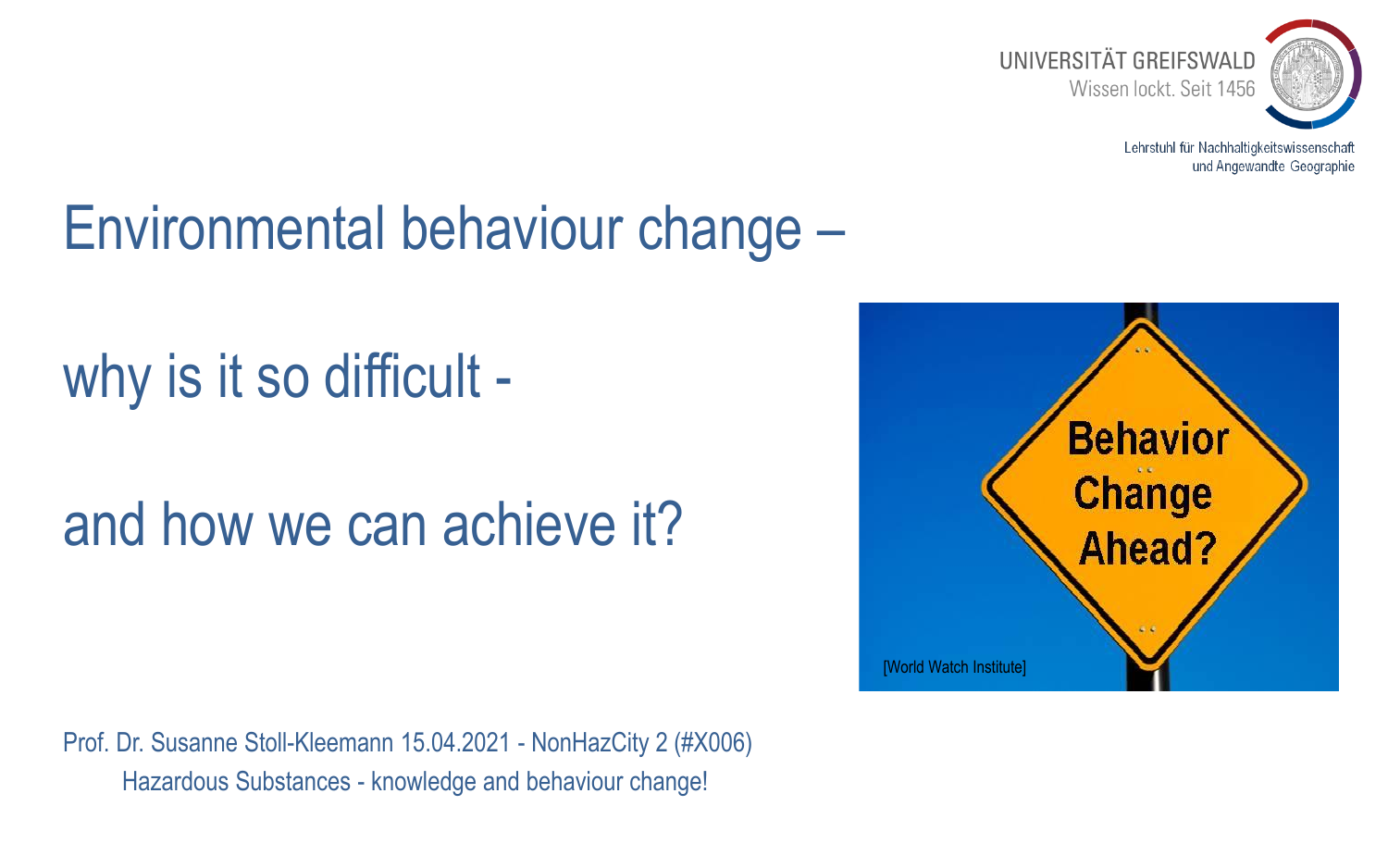

**Outline** 

- **Basic Assumption**
- **Behavior Change Model**
- Selected Factors of Behavior Change
- **Examples**
- Conclusion

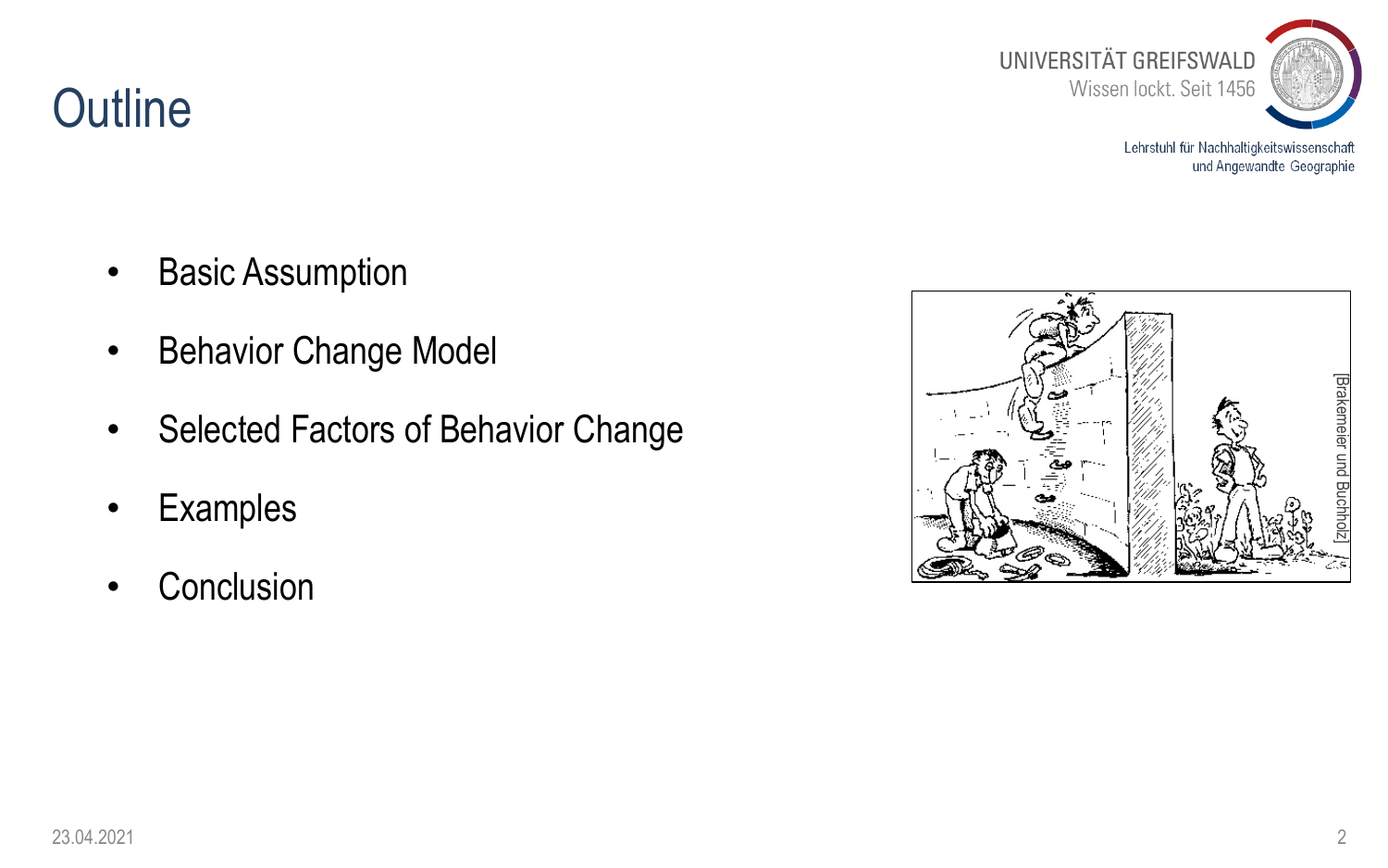



- **Insufficient environmental action is a function of 3 elements:**
- $\rightarrow$  Policy failure
- $\rightarrow$  Economic failure and
- $\rightarrow$  Collective day-to-day impact of the behavioral and lifestyle choices made by individuals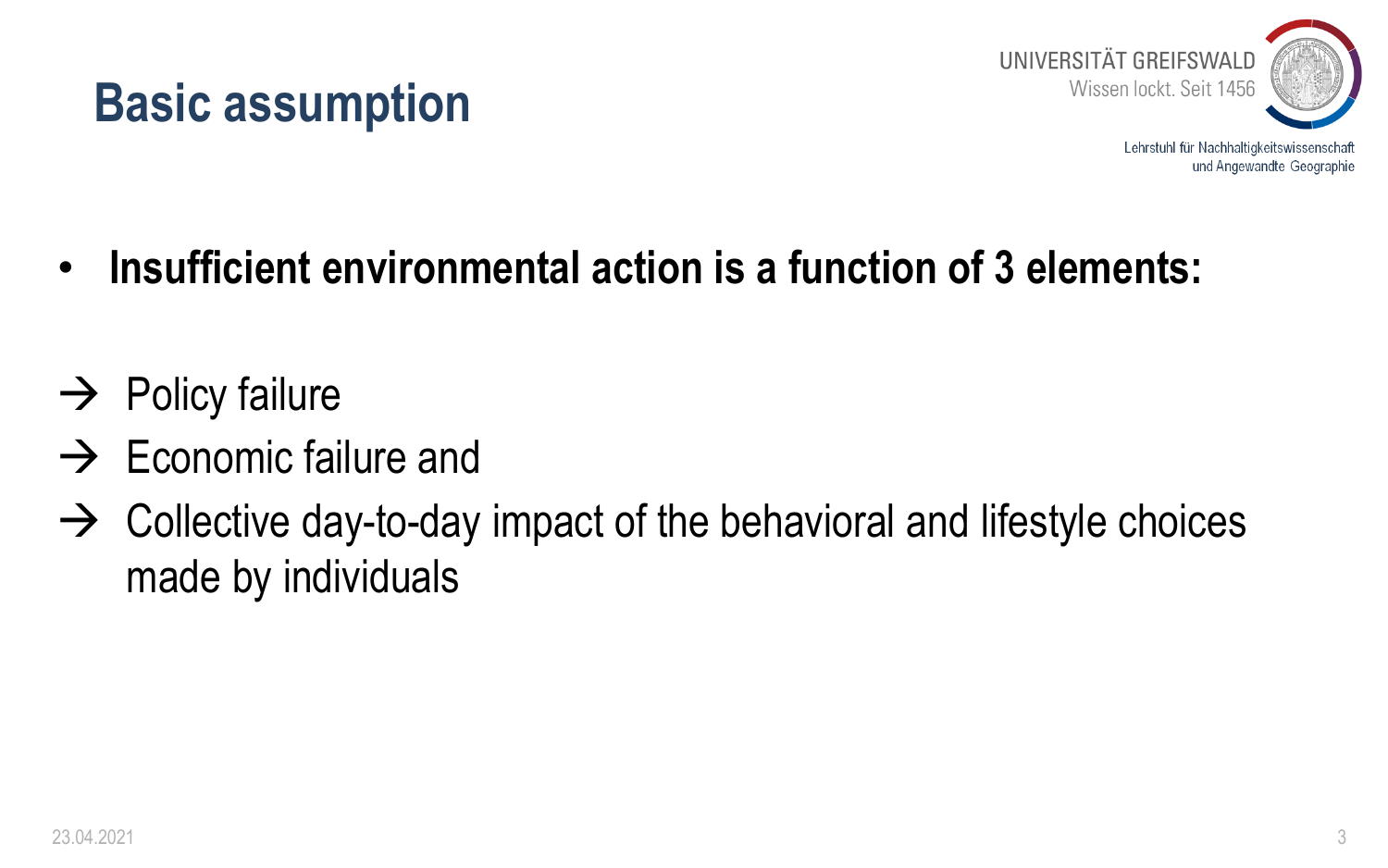

# **BEHAVIOR CHANGE MODEL**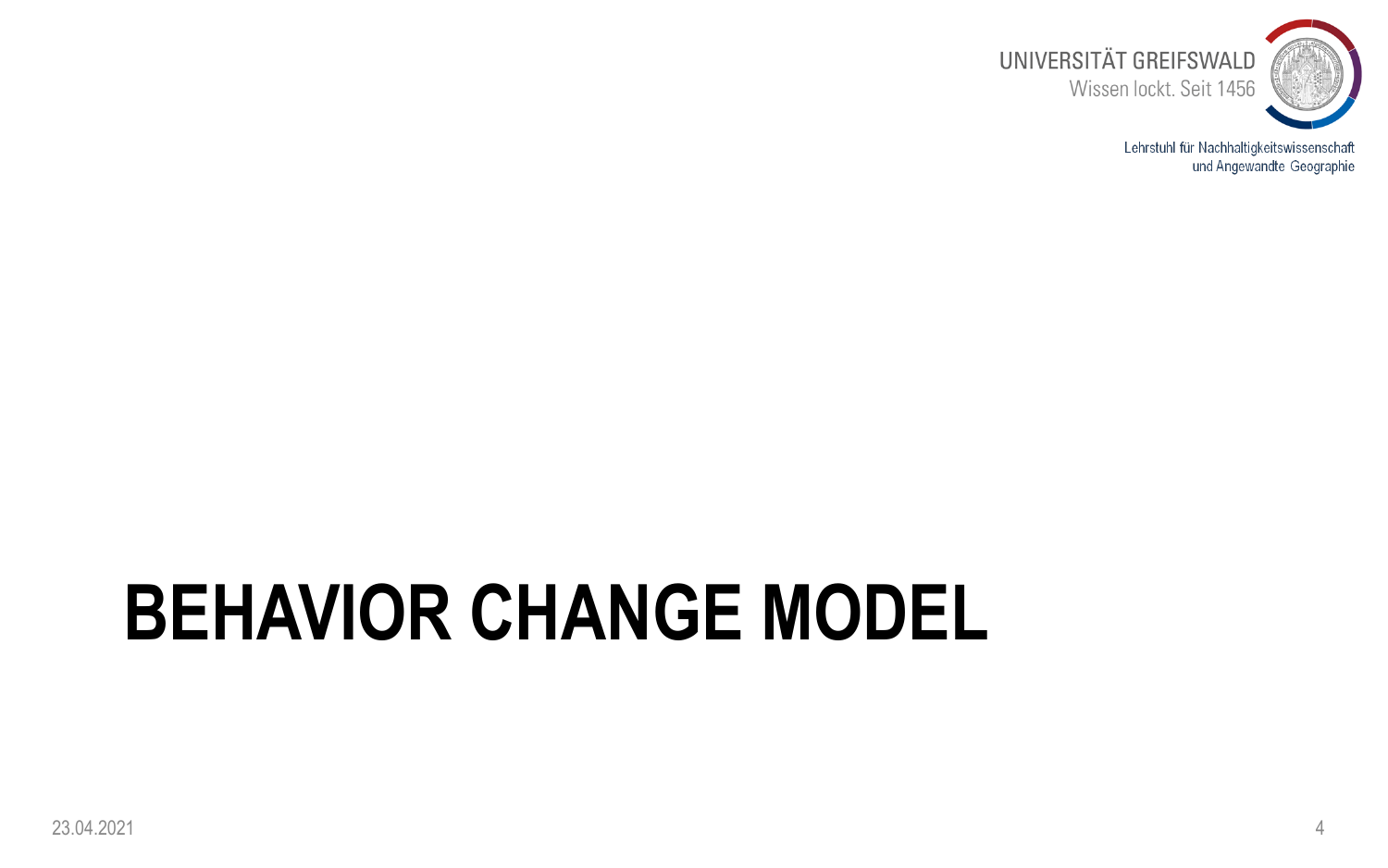#### **Conceptual Model of Factors influencing Environmental Behavior**

Wissen lockt. Seit 1456





environmental behaviour of Kollmuss and Agyeman 2002; extended and modified)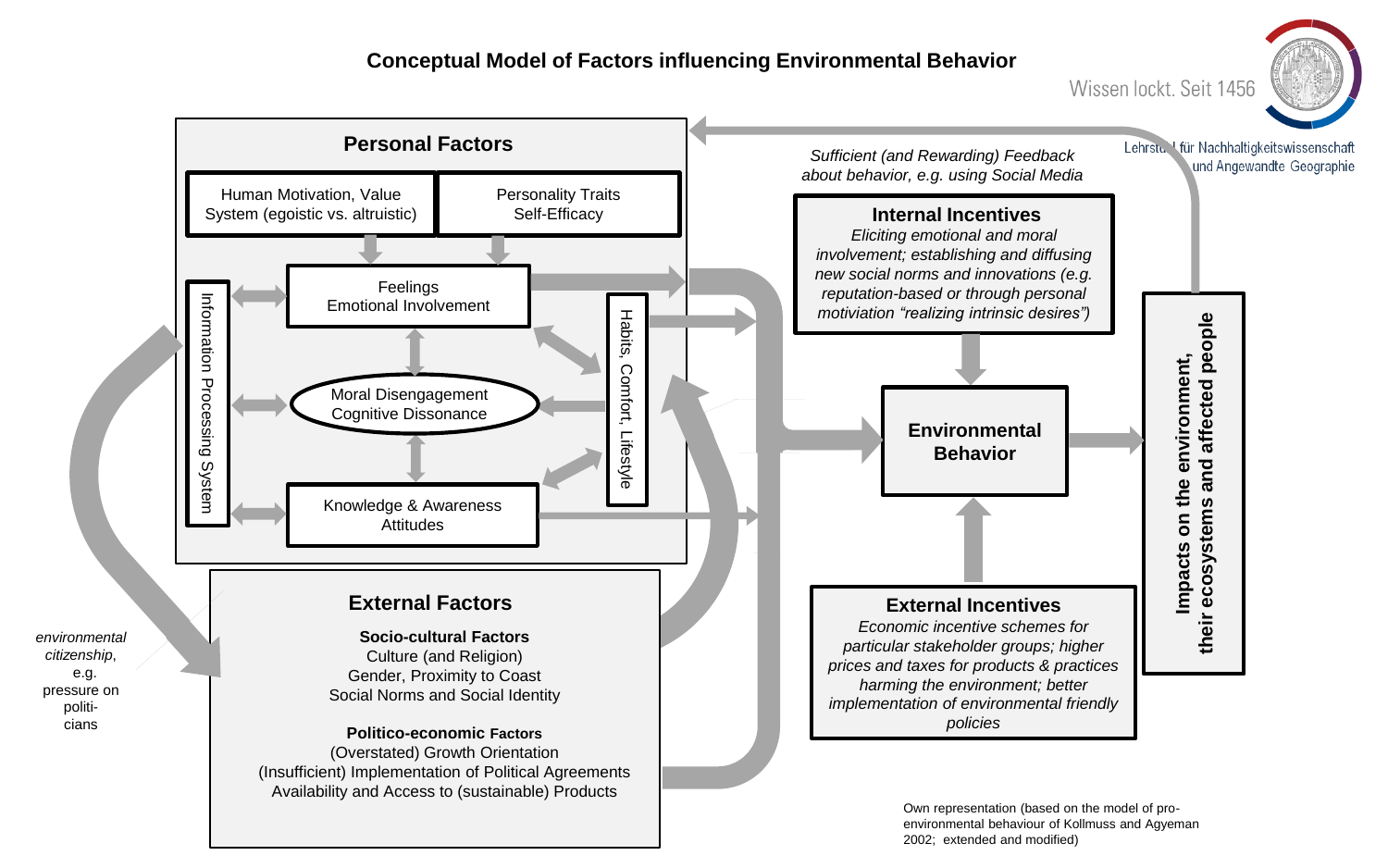#### Role of Emotions



Lehrstuhl für Nachhaltigkeitswissenschaft und Angewandte Geographie



Source: UX Collective

Strong impact on behavior

- Create attention
- Propose adequate action to the motivational system how to deal with the emotion initiating event

Emotions create desires and impulses to actions

• Important: Reflection on emotion creating events related to the environmental problem we want to solve

Reisenzein and Horstman 2017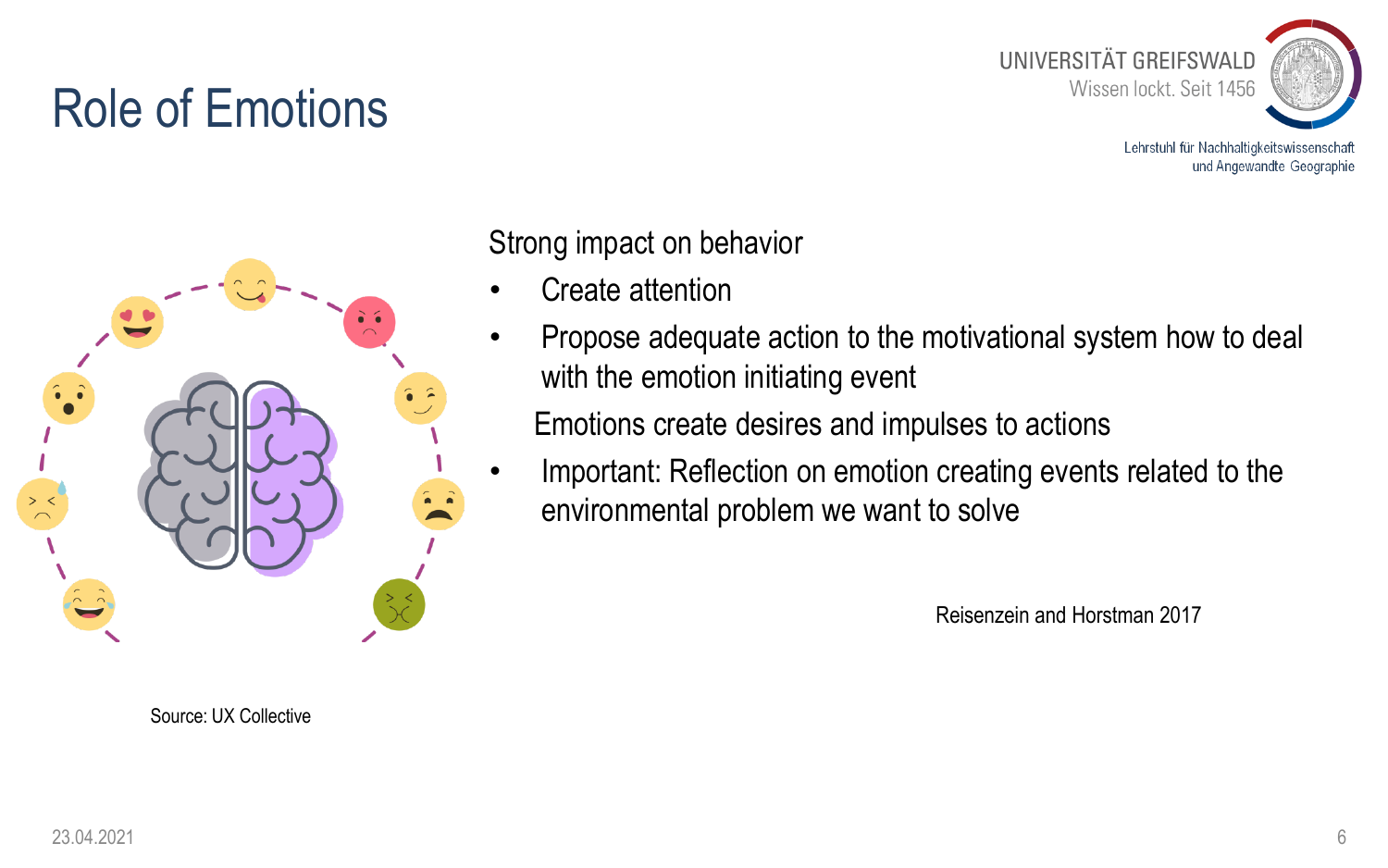

Behavior change by role models

Lehrstuhl für Nachhaltigkeitswissenschaft und Angewandte Geographie

Through observation of a model person learns new behavior

- 1. Behavior of the model needs to be attractive
- 2. Behavior has to be able to seek attention
- 3. Behavior needs to be cognitively represented = processed and memorized

Albert Bandura, famous Psychologist:

Serial dramas are a good way to achieve behavior change because they offer identification!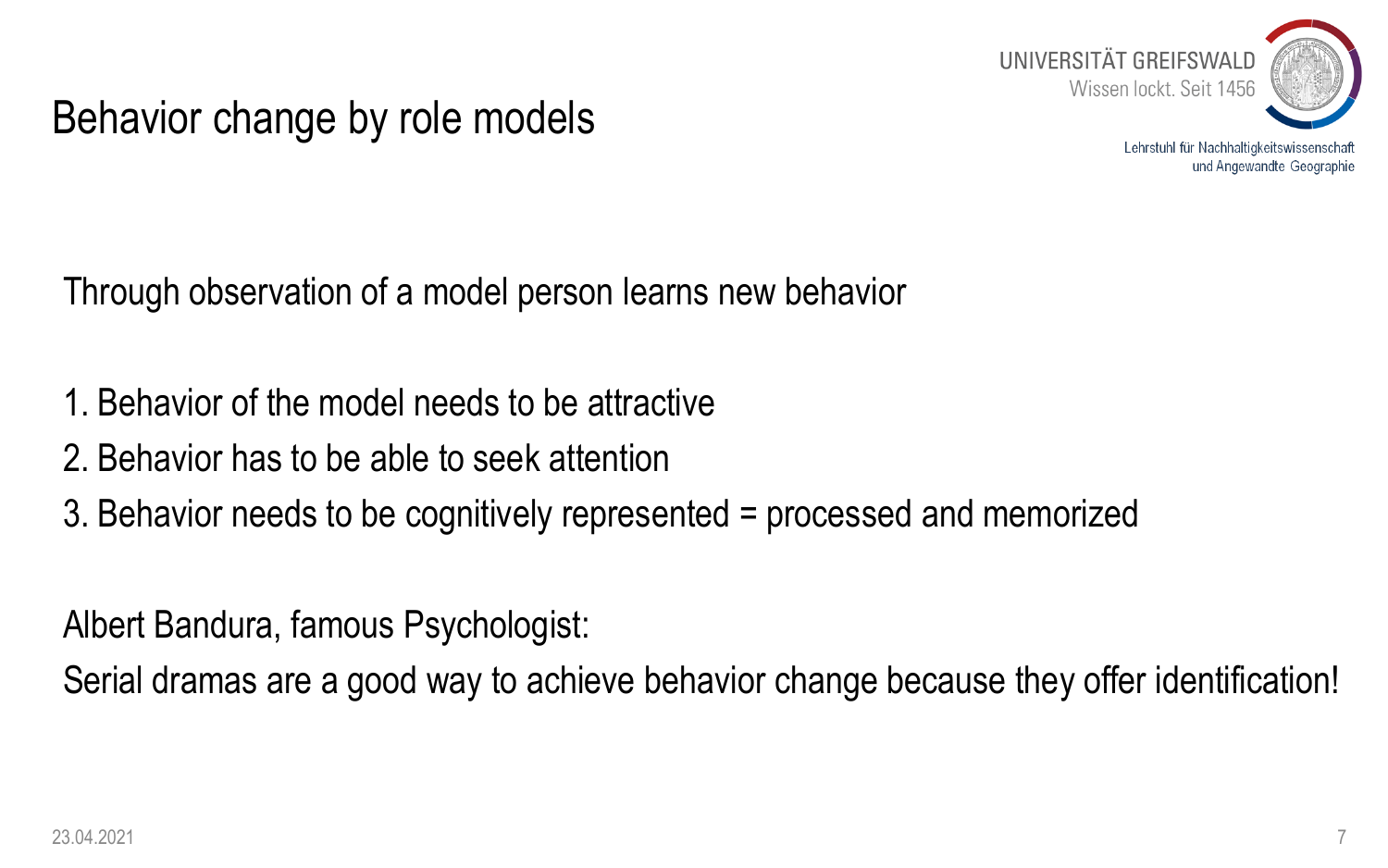

#### Behavior Change – Diffusion

**Innovators are starting point**

- Only 10 % of Early Adopters are can be reached via information directly the rest via friends and neighbours
- Activists and pioneers of change are needed and than also need positive feed back and support
- From a certain point on we need opinion formers (influencers) which are separat from the innovators mentioned above. They are necessary for diffusion….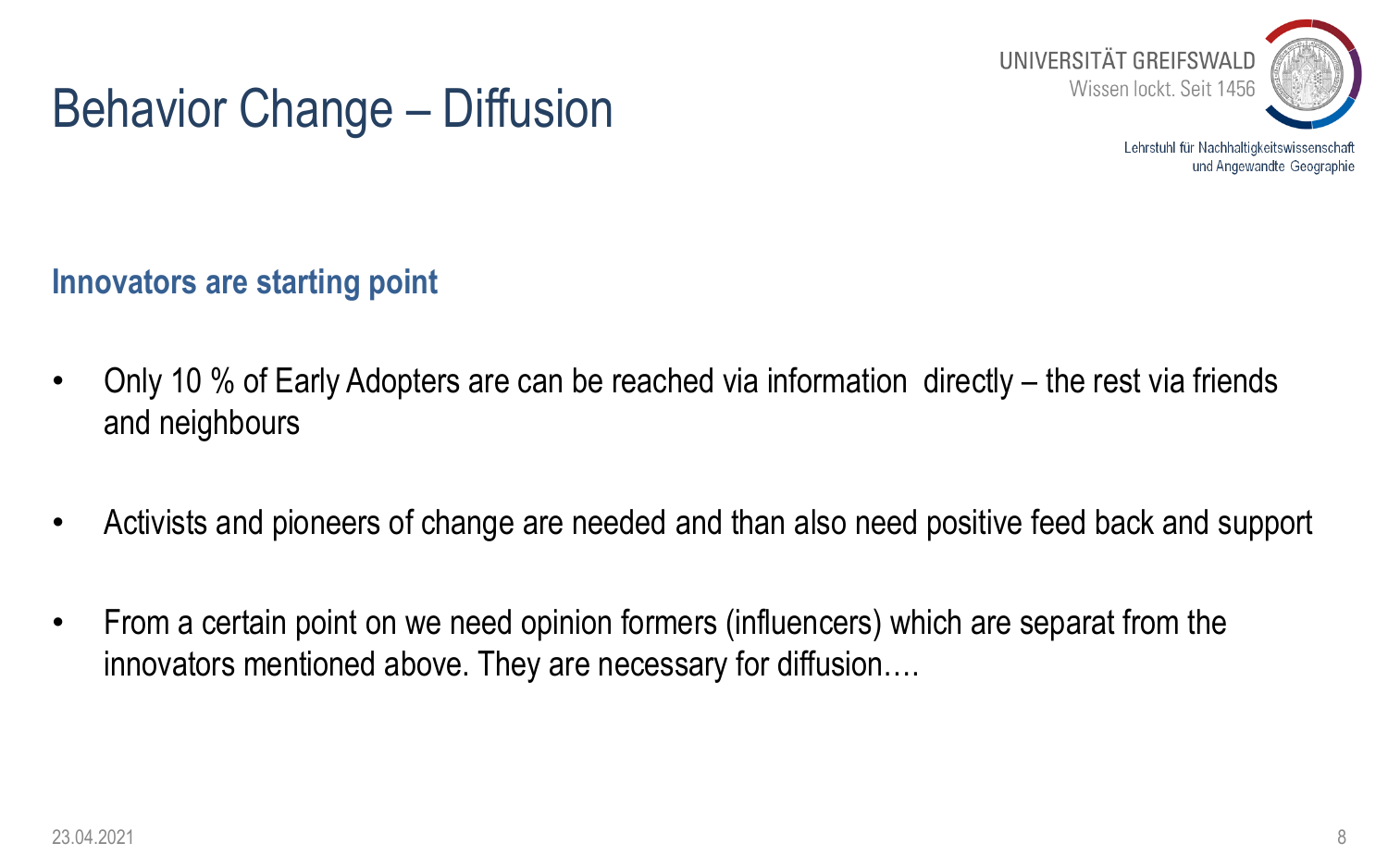

# **EXAMPLES**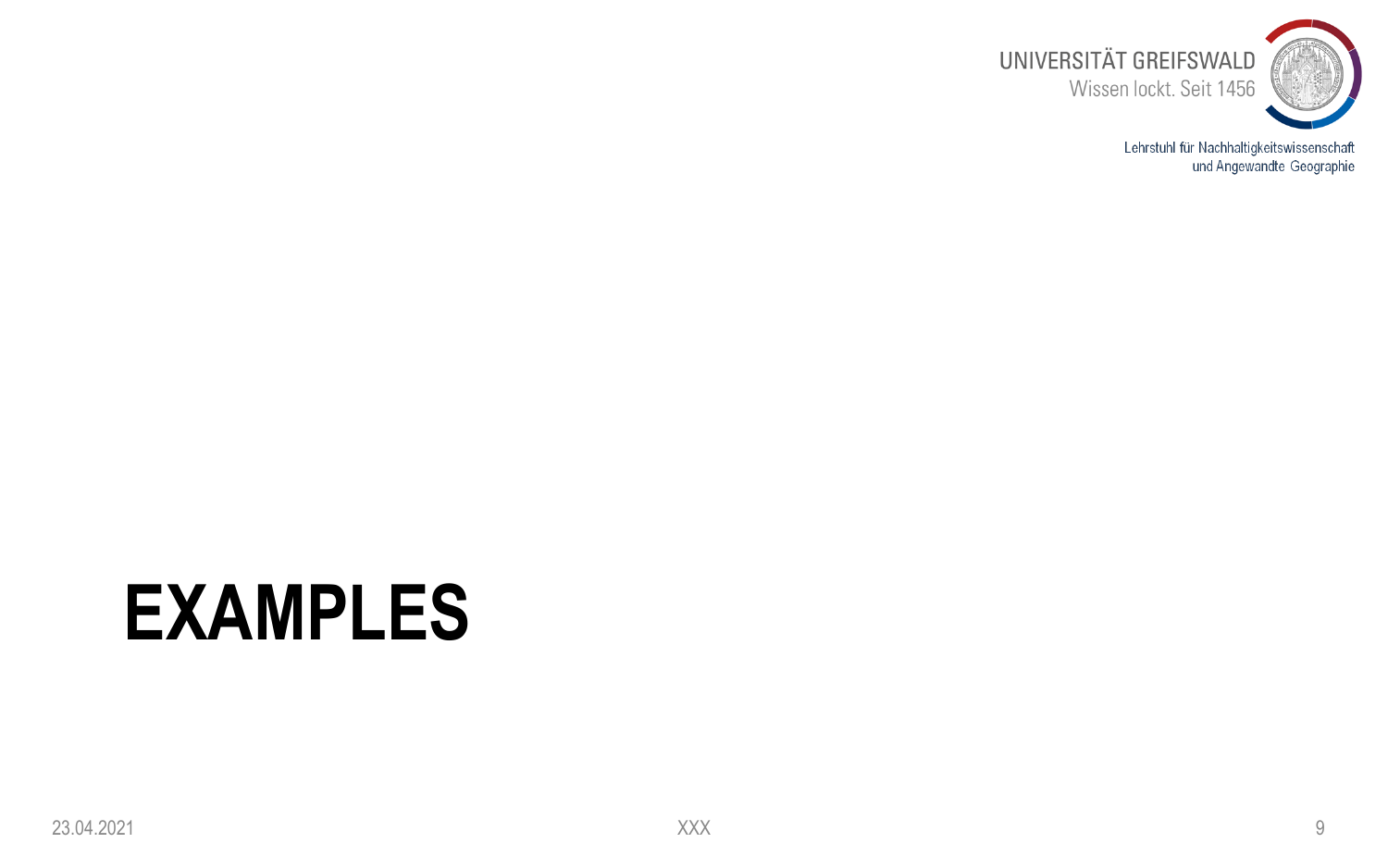

#### "No Fly Climate Scientists": https://noflyclimatesci.org/



- Earth scientists, academics, and members of the public who don't fly
- Being role models and pushing for systemic change
- global warming poses a clear, present, and dire danger for humanity
- "It's important to align the daily life choices […] Actions speak louder than words." focus on Academics because they are expected to attend conferences, workshops, and meetings
- Further example Sweden: "Air travel shaming"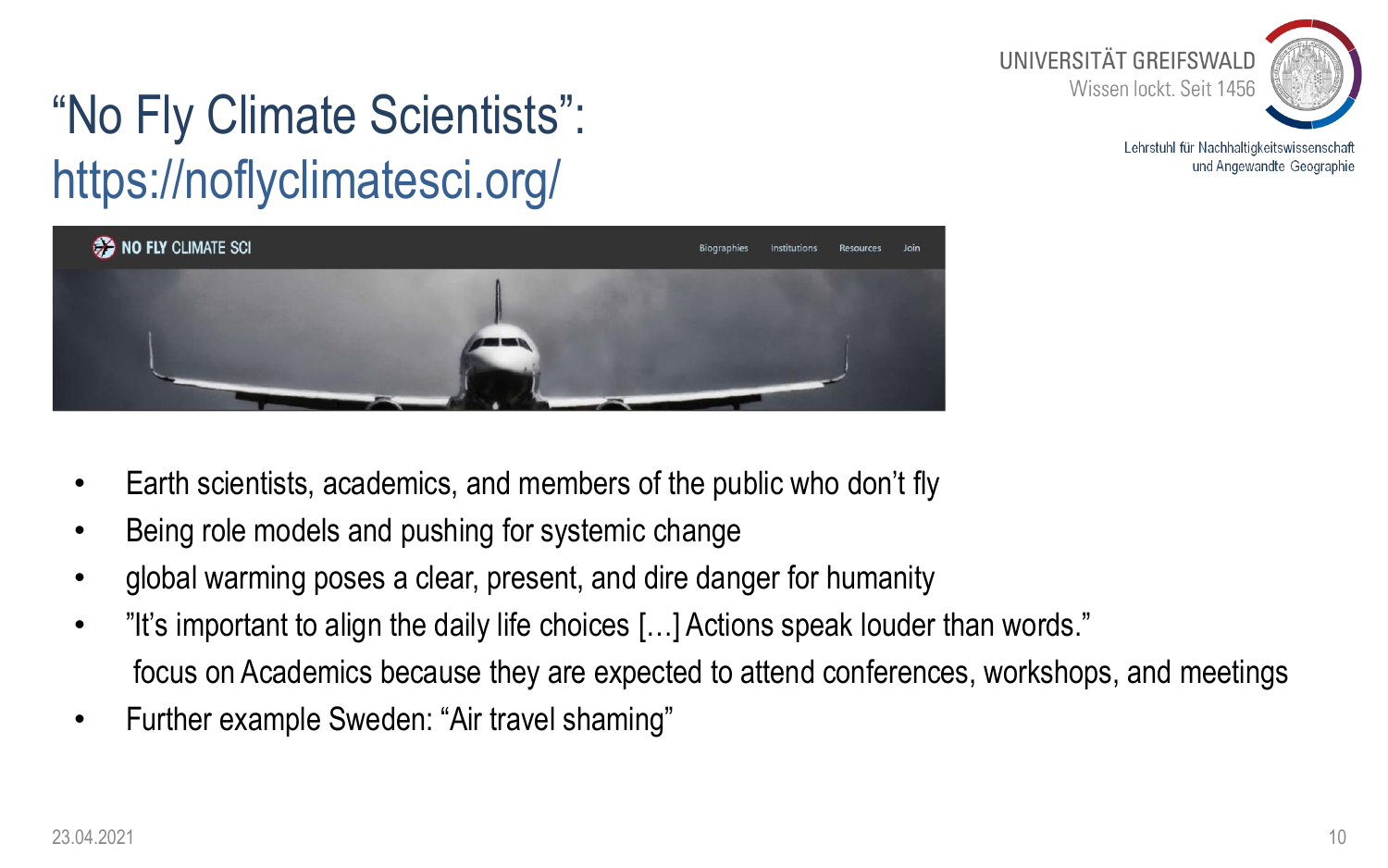#### Collective Behavior Change| Example Israel



Lehrstuhl für Nachhaltigkeitswissenschaft und Angewandte Geographie

- "The world's first vegan nation"
	- 12,5 % Vegetarians (1 Mio. of 8 Mio. Inhabitans)
	- $-$  300.000 400.000 Vegans
	- Further 13 % want to change on vegan diet
- Reasons
	- Prominent proponents: Big Brother-actors
	- Nationwide TV-News of Undercover-Recherchen on Schlachthöfe
	- Distribution of a speech of the US american animal rights proponent called Gary Yourofsky via YouTube (10 % of Israeli population)
	- Already very plant based diet in Israel (Falafel, Hummus, etc.)

**Impact:** Dairy industry is hit hard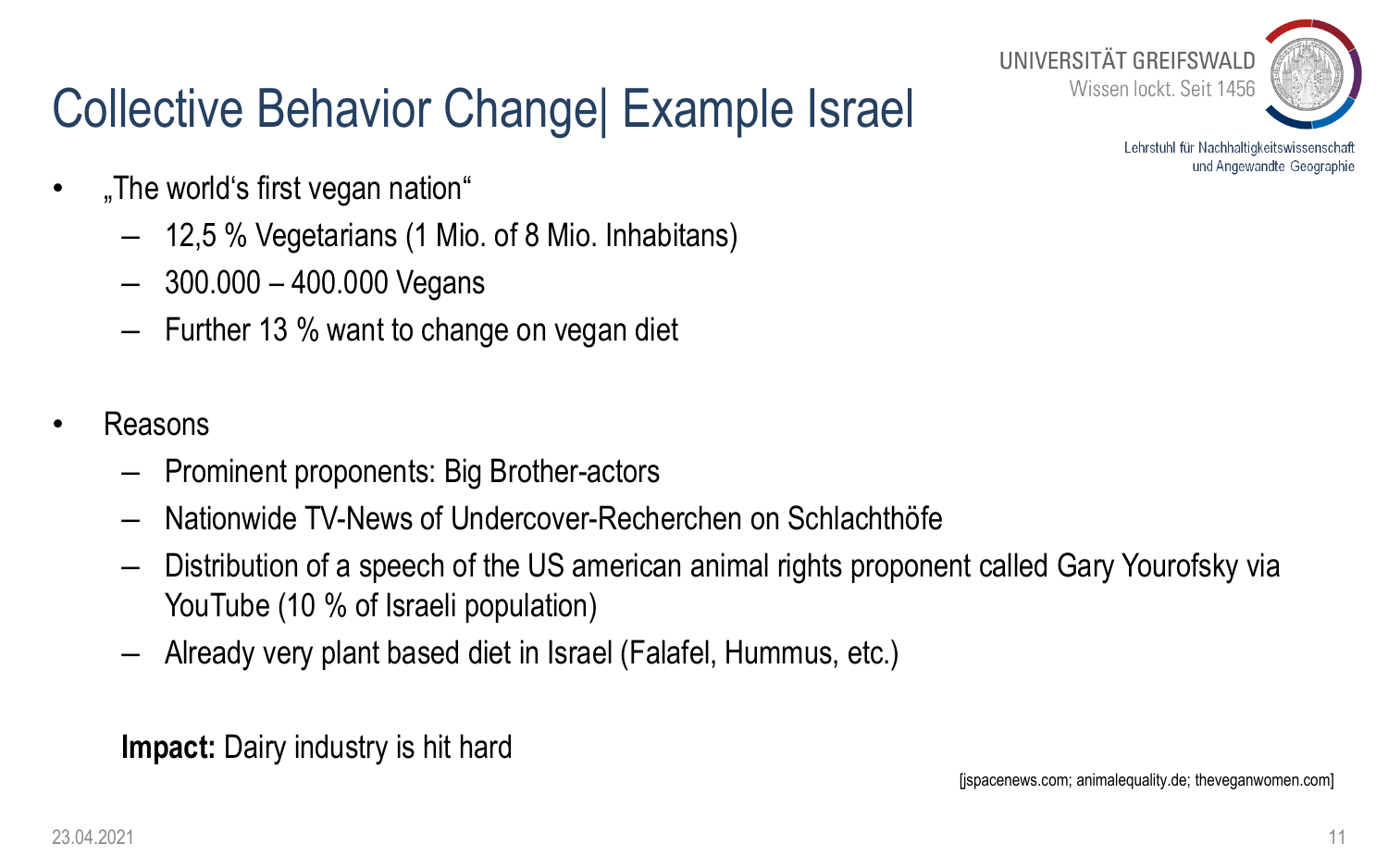### Collective Behavior Change| Example Israel

#### Did you recently change, or are you intending to change your eating habits?



- Yes, I reduced my dairy consumption Yes, I reduced animal based products
- Yes, I have made changes
- Yes, I reduced meat
- Yes, I became vegan/vegetarian
- No, I didn't change, and I will not change



Lehrstuhl für Nachhaltigkeitswissenschaft und Angewandte Geographie

- Survey in 'Israeli financial magazine, Globes'
- Behavior change of 60% of people watching Big Brother.

[TVW. Data: Panels survey, as advertised on Globes; in theveganwomen.com]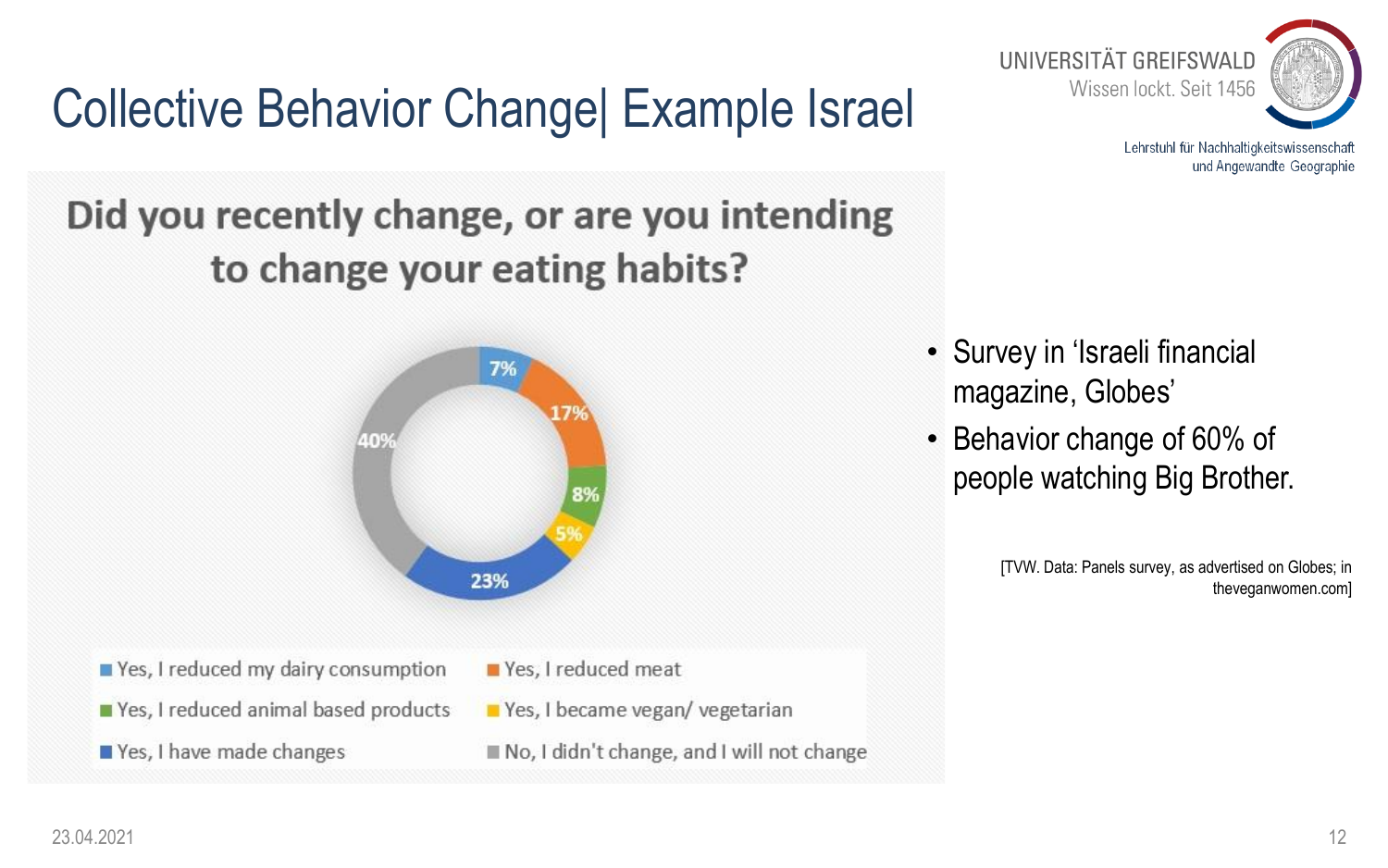## Collective Behavior Change | Example Israel

UNIVERSITÄT GREIFSWALD Wissen lockt. Seit 1456

Lehrstuhl für Nachhaltigkeitswissenschaft und Angewandte Geographie

Did your awareness of the suffering animals go through in the meat industry change upon viewing this season of Big Brother?



- Survey in 'Israeli financial magazine, Globes'
- 49% increase in awareness of Animal suffering

[TVW. Data: Panels survey, as advertised on Globes; in theveganwomen.com]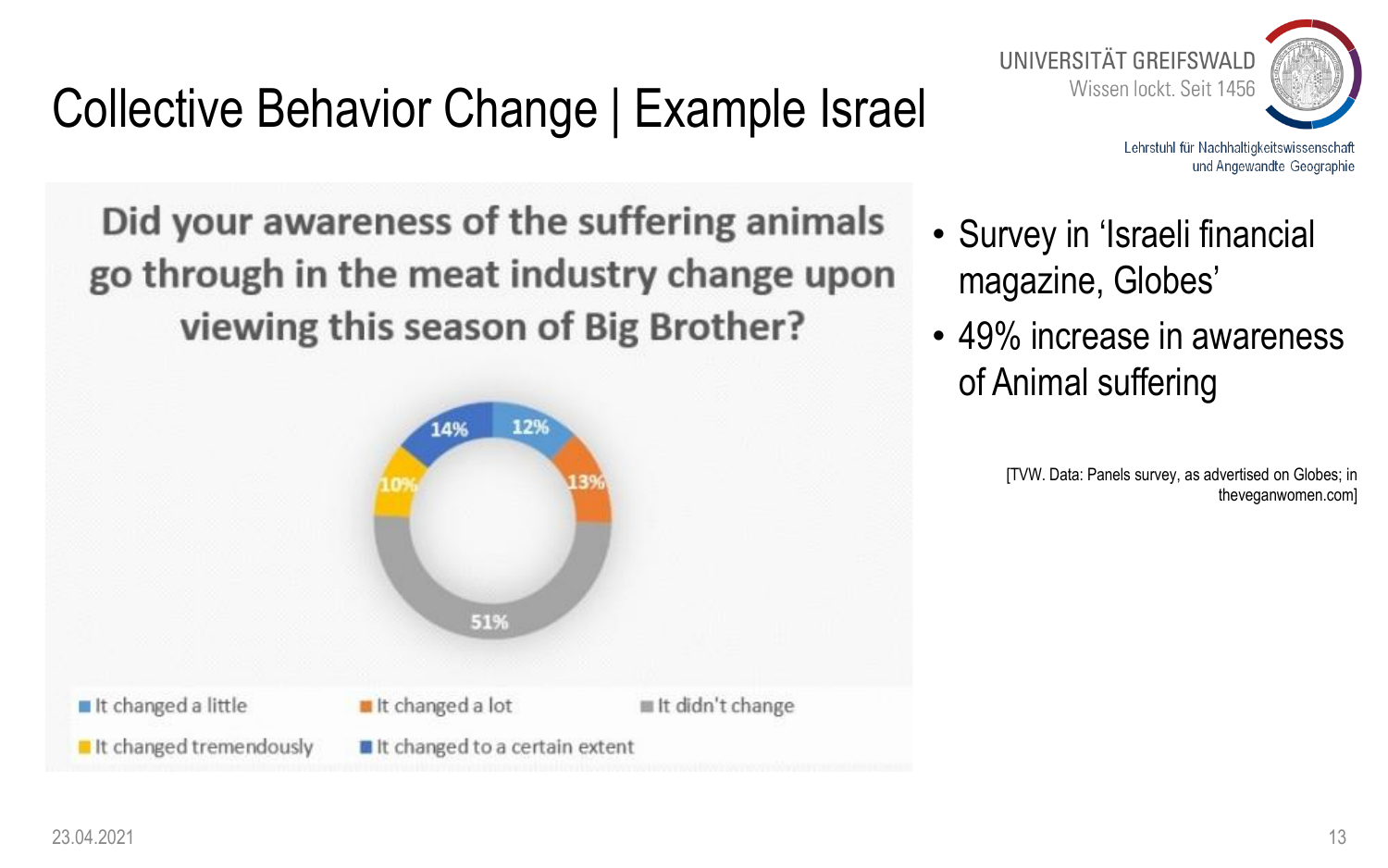#### **Conclusions**



Lehrstuhl für Nachhaltigkeitswissenschaft und Angewandte Geographie



- Positive emotions play a powerful role in driving support for ameliorative environmental action such as pride, hope, and gratitude
- Sometimes also negative emotions like shaming can help
- people change their behavior through "the power of social modeling": **role models are very important**
- New framing of sustainable actions as a good life for all and oneself (not on the expense of others or the own health)